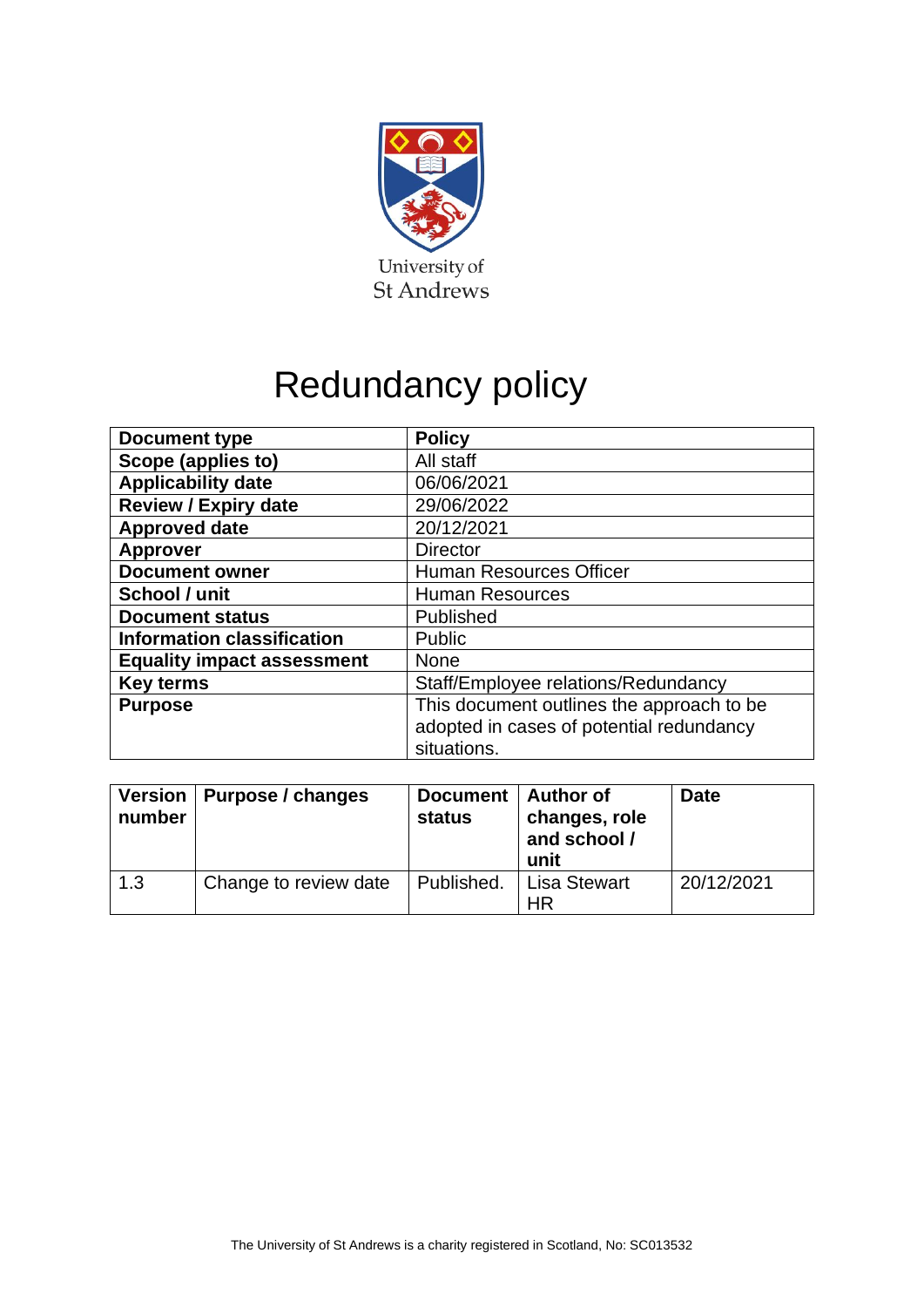## **Table of contents**

| 1.  | Introduction                             | 3              |
|-----|------------------------------------------|----------------|
| 2.  | Definition of redundancy                 | 3              |
| 3.  | Measures to avoid or minimise redundancy | 3              |
| 4.  | Restructuring and downsizing             | 3              |
| 5.  | Individual employees                     | $\overline{4}$ |
| 6.  | Redundancy selection pools               | $\overline{4}$ |
| 7.  | Consultation                             | 5              |
| 8.  | Appeals                                  | 5              |
| 9.  | Redundancy payments                      | 5              |
| 10. | Model statute                            | 6              |
|     | Appendix A: Redundancy appeal procedure  | 7              |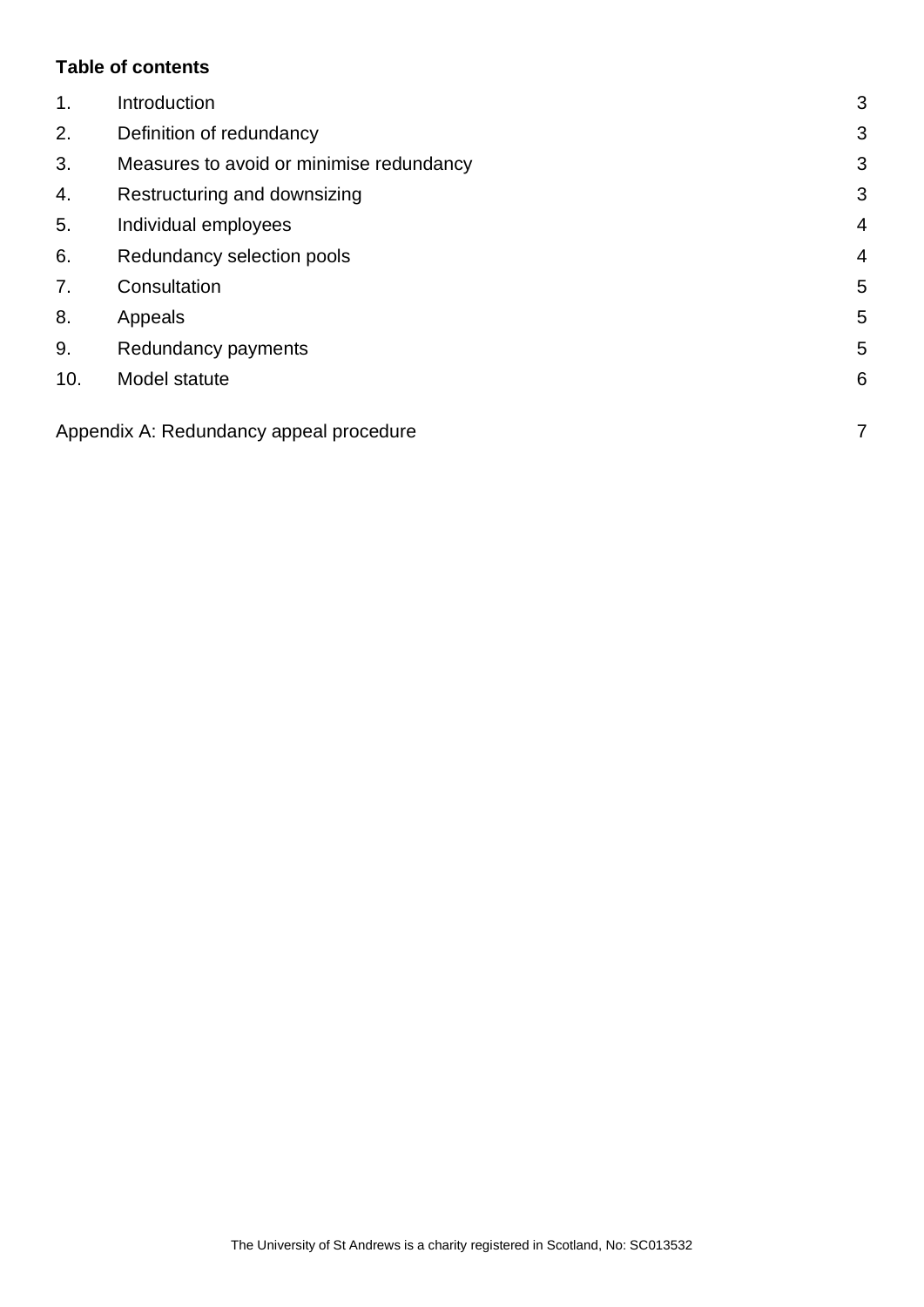#### <span id="page-2-0"></span>**1. Introduction**

- 1.1 The University is committed to protecting the employment security of staff, as far as possible, by planning effectively to meet current and future staffing needs.  There may, however, be occasions when financial pressures, changes in the demand for services, funding provision, or organisational, technological or academic developments impact on staffing requirements.  In such cases, the University will seek to minimise the effect of compulsory redundancies by seeking voluntary options and redeployment opportunities as appropriate and by adopting a fair, consistent and sensitive approach.
- 1.2 This document outlines the approach to be adopted in cases of potential redundancy and should be read in conjunction with the University's [Redeployment Policy.](https://www.st-andrews.ac.uk/policy/staff-employee-relations-redeployment/redeployment-policy.pdf)

## <span id="page-2-1"></span>**2. Definition**

- 2.1 Redundancy is defined by the Employment Rights Act 1996 as a dismissal attributable wholly or mainly to:
	- The fact that an employer has ceased, or intends to cease, to carry on the business for the purposes of which the employee was employed, or has ceased, or intends to cease, to carry on that business in the place where the employee was so employed; or
	- The fact that the requirements of that business for employees to carry out work of a particular kind in the place where they were so employed, have ceased or diminished or are expected to cease or diminish.

#### <span id="page-2-2"></span>**3. Measures to avoid or minimise redundancy**

- 3.1 The University is committed to retaining employees wherever possible and will seek to minimise redundancies by appropriate planning however, where redundancies are proposed, consideration first will be given to the following:
	- Natural wastage;
	- Restrictions on recruitment, if and where, appropriate;
	- Reduction or elimination of overtime;
	- Redeploying individuals to alternative posts;
	- Provision of reasonable training or re-training of individuals to alternative posts;
	- Seeking applicants for early retirement or voluntary redundancy.

## <span id="page-2-3"></span>**4. Restructuring and downsizing**

- 4.1 In the unlikely event that the University decides to restructure or downsize a department, group of employees, the appropriate [Trade Unions](https://www.st-andrews.ac.uk/staff/wellbeing/community/support/tradeunionrepresentatives/) will be informed and consulted, with a view to agreeing a procedure to deal with the situation.
- 4.2 In this type of situation, it is likely that [voluntary severance/early retirement](https://www.st-andrews.ac.uk/policy/staff-employee-relations-severance/voluntary-severance-scheme.pdf) will be the preferred initial option but could incorporate the options listed in [section 3.](#page-2-2) Only if no agreed solution is found will the University move to compulsory redundancy.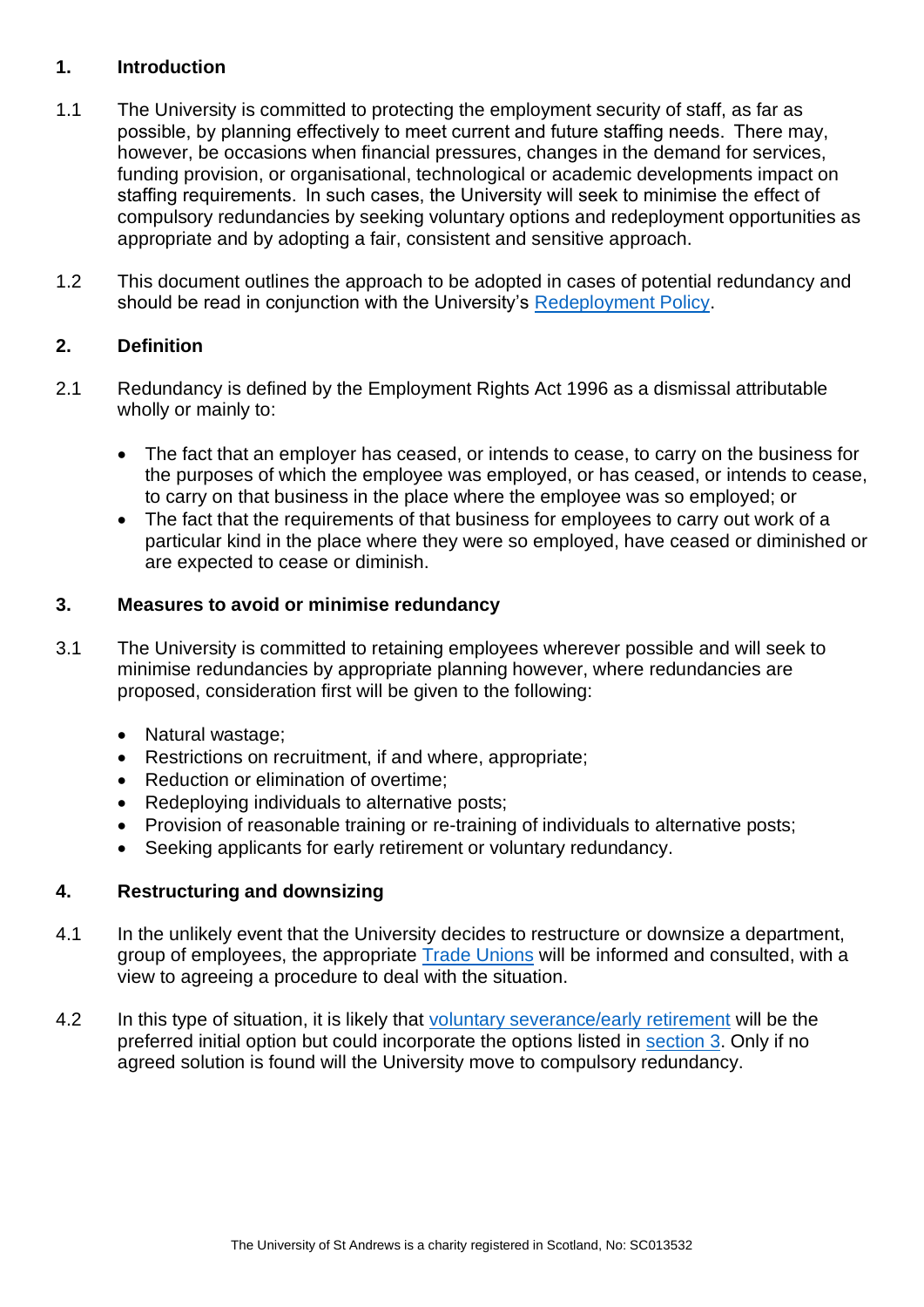#### <span id="page-3-0"></span>**5. Individual employees**

- 5.1 There will be occasions when the jobs of individual employees may have to be made redundant, e.g. the position can no longer be financially supported; research/work in a particular area diminishes or ceases or where an individual position is no longer needed.
- 5.2 The University recognises that most of its redundancy situations arise from the expiry of fixed term and externally funded positions.
- 5.3 Any situations that fall into these circumstances will be identified by Human Resources in conjunction with the appropriate manager/Principal Investigator/Head of School or Unit and consultation begun as early as possible, normally 5 months in advance of any proposed dismissal.
- 5.4 Human Resources will liaise with the individual's line manager and Head of School/Unit to determine whether there are any alternative positions available for the individual within the School/Unit to avoid the redundancy. When considering this, the University's [Redeployment Policy](https://www.st-andrews.ac.uk/policy/staff-employee-relations-redeployment/redeployment-policy.pdf) should be referred to.
- 5.5 A formal consultation meeting with the individual will be arranged and the situation discussed with them.  An individual who is at risk of redundancy has the right to be accompanied by a Trade Union representative or a work colleague during this process.  The meeting will be conducted by the line manager or Head of School/Unit and a Human Resources Business Partner (HRBP) if necessary.
- 5.6 During this meeting, items covered will include, the reason for the proposed redundancy, suggestions to avoid redundancy, redeployment opportunities and redundancy pay.  Individuals will have every opportunity to discuss openly, ideas they may have to avoid or mitigate the redundancy situation.
- 5.7 The individual will be informed in writing of the outcome of this meeting and this will include the right to appeal.
- 5.8 Even if a decision has been made that the individual is to be made redundant on the basis of information available at the time, the opportunity for consultation and communication between the School/Unit, Human Resources, Trade Unions if/where appropriate and the individual will remain open until the final date of employment as jobs and funding may become available at any point during this period. Further formal consultation meetings can be arranged if required and may be necessary if alternative jobs and funding opportunities are being explored.

## <span id="page-3-1"></span>**6. Redundancy selection pools**

- 6.1 The University recognises that in certain circumstances, it may be necessary for a redundancy selection pool to be identified and selection criteria to be applied to determine which individual(s) should be selected for redundancy. This may occur when several individuals have the same skills or do the same job in the same School/Unit.  This could mean, for example, that five people are in a pool and at risk of redundancy when potentially only one individual is to be made redundant.
- 6.2 If such circumstances occur, fair and transparent selection criteria will be communicated to the relevant Trade Union, Human Resources and the School/Unit and used to determine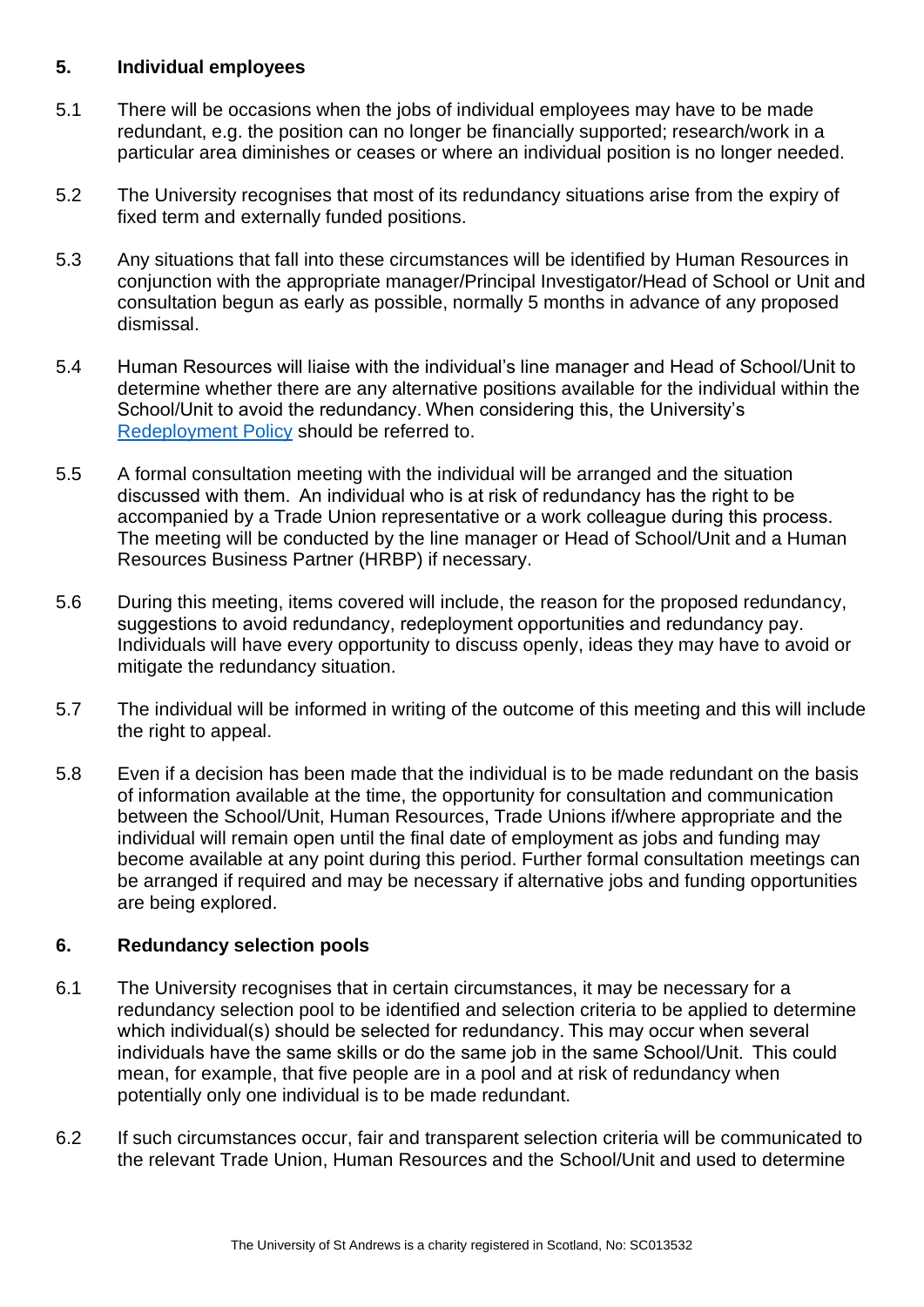which individual/s should be made redundant. Selection criteria should be as objective and applied in an independent way.

6.3 Throughout this process, individuals at risk of redundancy will be fully consulted via meetings and in writing and have the right of accompaniment. When someone is eventually identified as the person that will potentially be made redundant, the process detailed in [section 5](#page-3-0) will be followed.

## <span id="page-4-0"></span>**7. Consultation**

- 7.1 The University will adhere to legal requirements for consultation. Currently the guidelines for consultation are as follows. Consultation will begin:
	- at least 90 days before the first dismissal is planned to take effect, where it is proposed to dismiss as redundant 100 or more staff within a period of 90 days or less;
	- at least 30 days before the first dismissal is planned to take effect, where it is proposed to dismiss as redundant between 20 and 99 staff within a period of 90 days or less;
	- as soon as reasonably practical before the first dismissal is planned to take effect, where it is proposed to dismiss as redundant fewer than 20 staff.
- 7.2 The University will consult with the appropriate Trade Union(s) but members of staff will also always be consulted individually in any redundancy process.
- 7.3 The purpose of consultation is to seek ways of avoiding redundancy, reducing the numbers of dismissals or mitigating the effects of the redundancies proposed.
- 7.4 Consultation will normally cover the following areas:
	- The reasons for the proposed redundancies;
	- The numbers of employees the University proposes to dismiss as redundant;
	- If relevant, the definition of, and the numbers within, the pool from which those to be dismissed are to be drawn;
	- Details of the selection criteria:
	- The period of time over which the dismissals are proposed to take effect;
	- The method of calculating the amount of redundancy payments.

## <span id="page-4-1"></span>**8. Appeals**

- 8.1 Any individual who has received confirmation that they are to be made redundant has the right to appeal this decision. Any appeal should be made in writing to the Director of Human Resources within 10 working days of receiving written confirmation of the redundancy.
- 8.2 The Appeal will be dealt with under the appeal procedure outlined in [Appendix A.](#page-6-0)

#### <span id="page-4-2"></span>**9. Redundancy payments**

- 9.1 All compulsory redundancies will be made at the statutory redundancy rate. For information on how this is calculated, please contact the [Salaries Office.](https://www.st-andrews.ac.uk/hr/salariesandpensions/)
- 9.2 The University, at its discretion, may offer enhanced redundancy terms and payments.  In particular, negotiated mutually agreed voluntary severance/early retirement packages will normally be paid at an enhanced rate.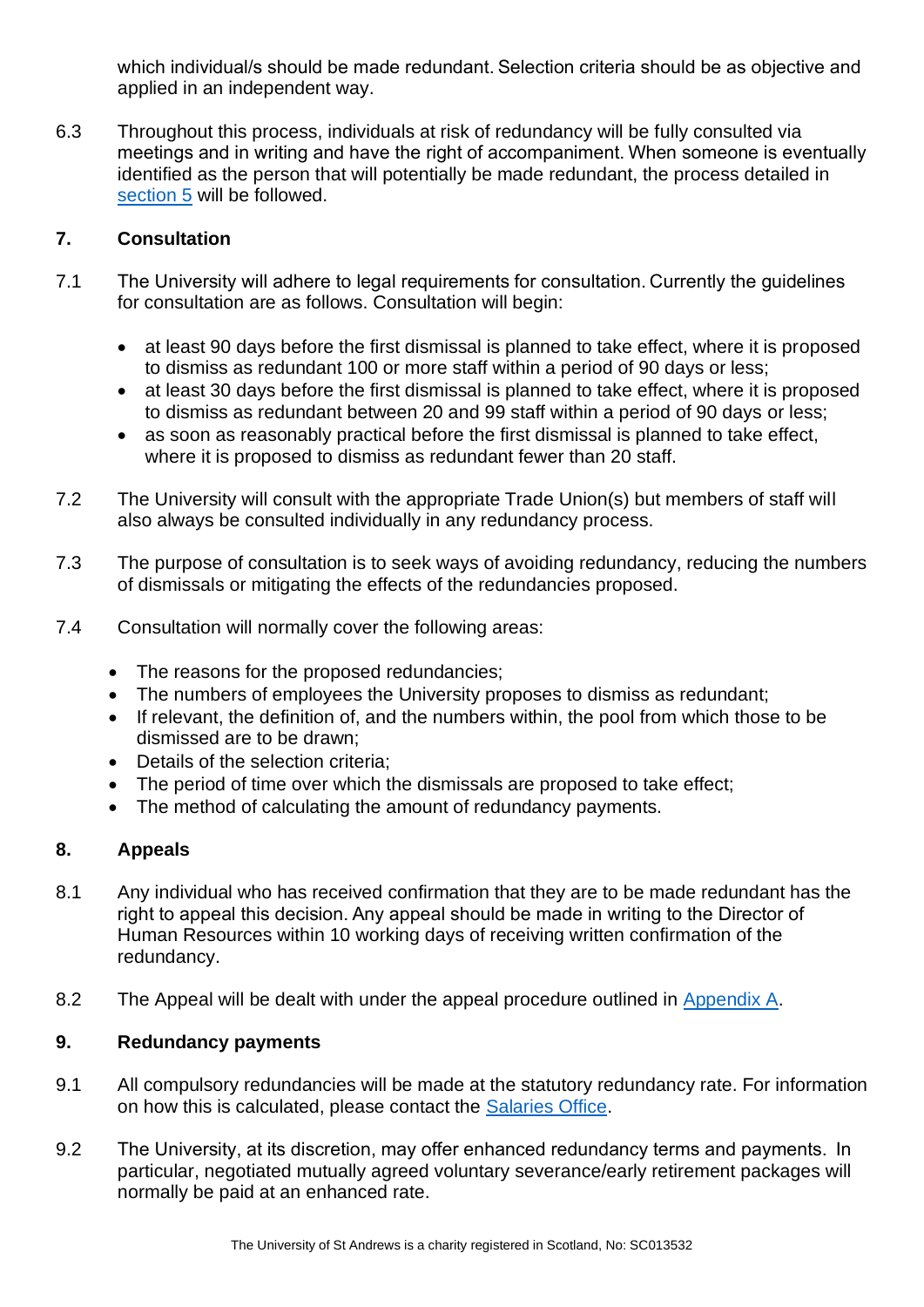#### <span id="page-5-0"></span>**10. Model statute**

10.1 Academic staff covered by the model statute who are at risk of redundancy will be dealt with in accordance with the procedures laid down in the version of the statute which is in place at that time.

| <b>Version</b><br>number | Purpose / changes                              | <b>Document</b><br>status | <b>Author of</b><br>changes, role<br>and school /<br>unit | <b>Date</b> |
|--------------------------|------------------------------------------------|---------------------------|-----------------------------------------------------------|-------------|
| 1.0                      | Migration of policy to<br>the Governance Zone. | Published                 | <b>Lisa Stewart</b><br>Human<br><b>Resources</b>          | 01/07/2019  |
| 1.1                      | <b>Broken links</b>                            | Published                 | <b>Lisa Stewart</b><br>ΗR                                 | 23/09/2020  |
| 1.2                      | Change to review date<br>only.                 | Published                 | <b>Lisa Stewart</b><br>ΗR                                 | 07/06/2021  |
| 1.3                      | Change to review date                          | Published.                | <b>Lisa Stewart</b><br>HR                                 | 20/12/2021  |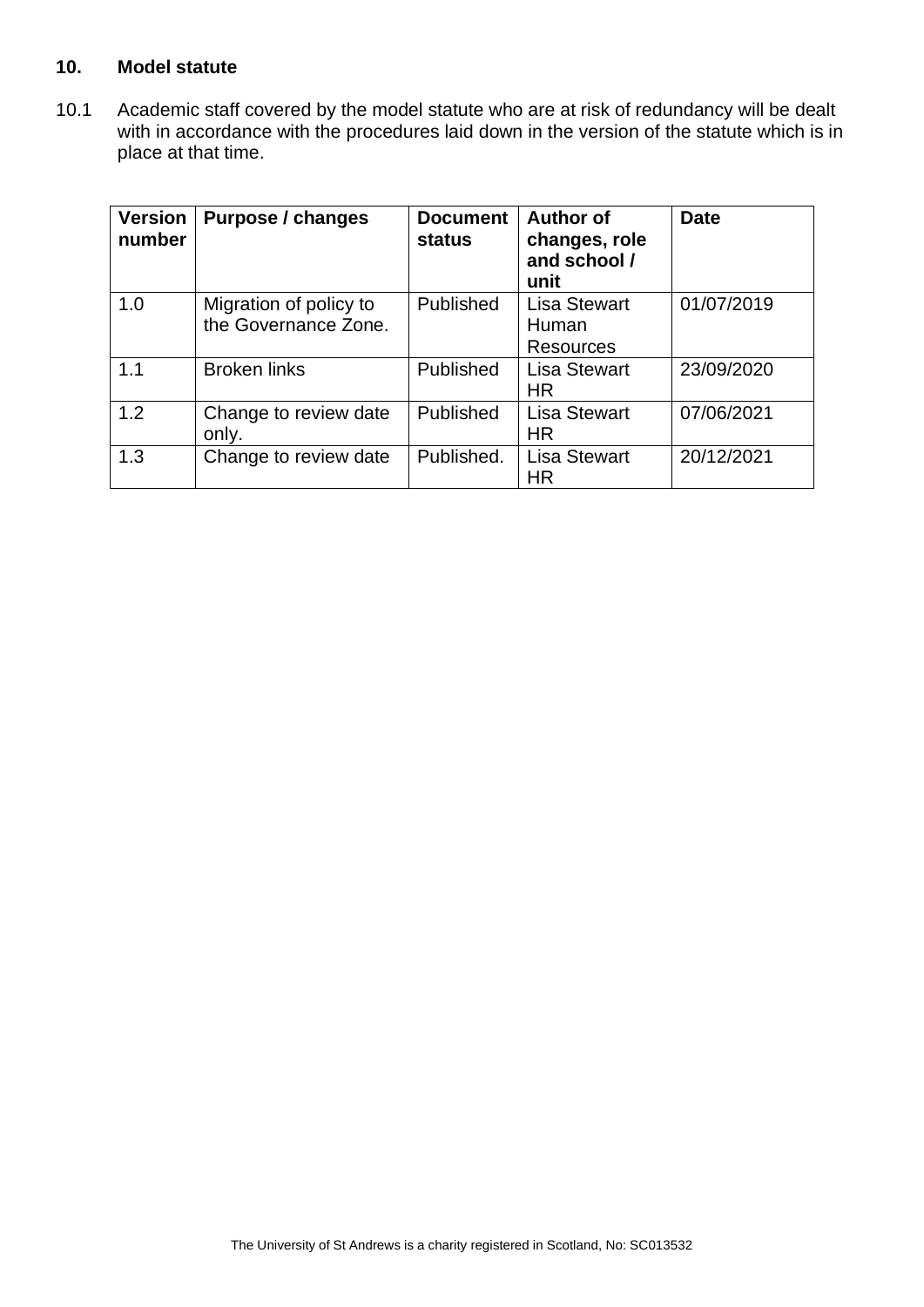## <span id="page-6-0"></span>**Appendix A: Redundancy appeal procedure**

## **Scope**

This procedure covers all redundancy reasons other than for fixed term/open ended redundancies.

## **Submitting an appeal**

- The employee will have the right to appeal a dismissal by reason of redundancy by writing to the Director of Human Resources within 10 working days of being in receipt of the decision to dismiss.
- The appeal should state clearly the grounds on which the employee wishes to appeal.
- Appeals will normally be held within 20 working days of the appeal being lodged. The employee will be given written notice of the time and date of the appeal hearing, the right to accompaniment, and the names of the individuals who will make up the Appeal Panel at least 5 working days in advance of the hearing taking place.
- The employee has the right to be accompanied by a Trade Union representative or by another employee of the University only. In the case of a member of the Principal's Office, the accompanying person may be a member of the University Court.

## **Witnesses**

- In redundancy appeals, witnesses may be called by the employee. If this is the case, their names must be made available to Human Resources no later than 2 working days prior to the hearing. It is wholly the responsibility of the employee concerned to make initial contact with any individuals they may wish to call as a witness, obtain their agreement, inform them of the date, time and venue of the hearing and, if necessary, to source witness statements. Assistance from Human Resources will be provided on request, particularly in arranging release from duties to attend the hearing.
- The Chair/Panel may call witnesses and the employee will normally be advised of the names of these witnesses within 2 working days of the hearing. The Chair has discretion to allow submission of witness statements in the absence of the physical presence of the witnesses or to allow remote audio-visual means for hearing and questioning witnesses.

## **Composition of the Appeal Panel**

- For all staff with the exception of the Principal's Office, the Appeal Panel will normally consist of:
	- o An external non-executive member of the University Court who will Chair the panel;
	- o A member of the Principal's Office;
	- o A senior academic in the case of an academic being made redundant;
	- o A member of Human Resources (in attendance).
- For members of the Principal's Office, the Appeal Panel will normally consist of:
	- o The Senior Governor of the University Court who will Chair the panel;
	- o An external non-executive member of the University Court;
	- o A member of Human Resources (in attendance).